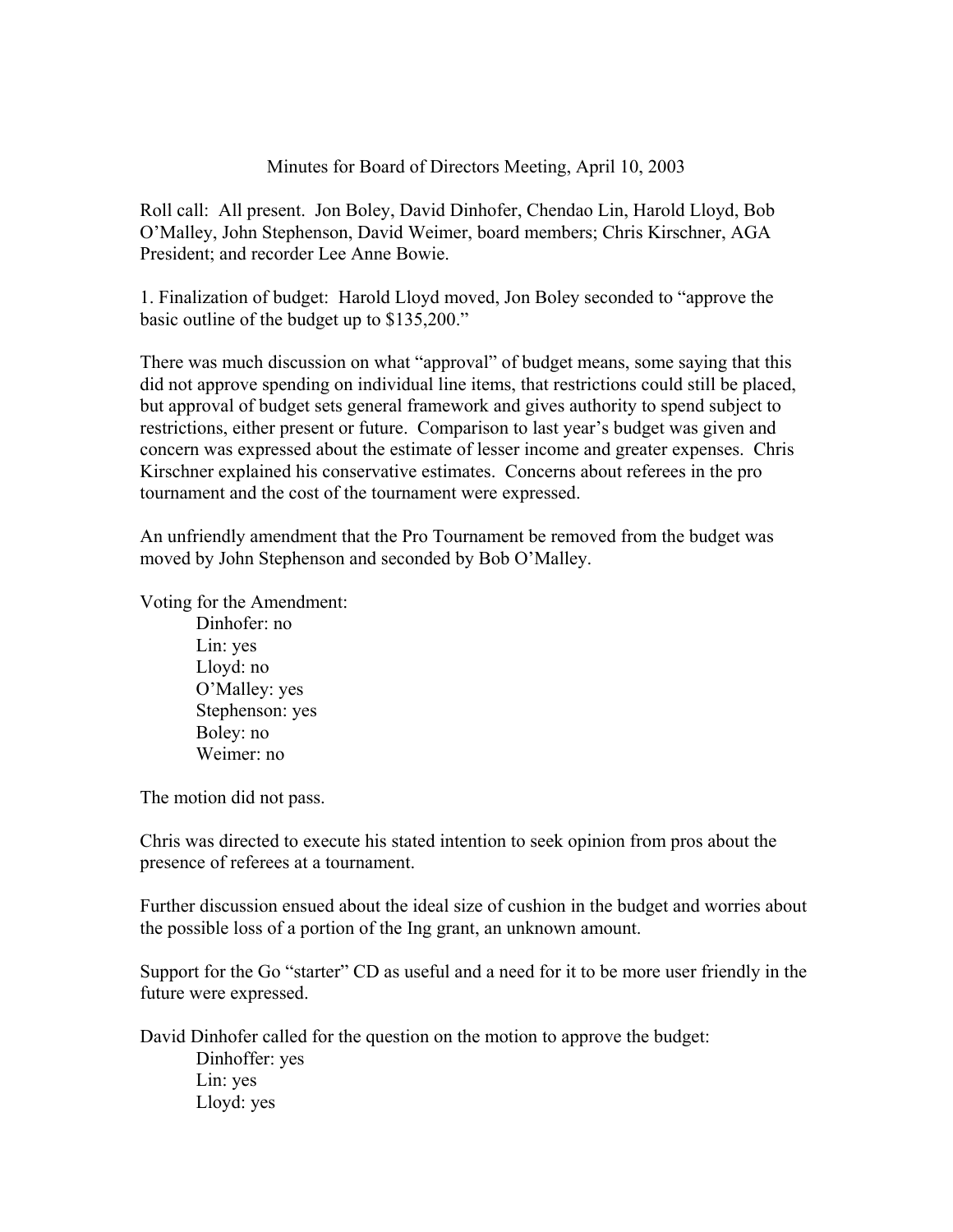O'Malley: yes Stephenson: no Boley: yes Weimer: yes

The motion passed; the budget was approved.

Chris also told the board to expect the 2005 budget in about two months.

The next meeting will be in about three weeks.

 3. Receipt of the Report of the Governance and Policy Committee report on conflict of interest.

Discussion on how to proceed on conflict of interest policy ensued.

Chris was directed to ask Michael Brockbank for his legal opinion about statements of conflict and the requirement of a disclosure statement. A comment was made about stating in advance in a disclosure statement any work that is brought in that is part of a personal domain. Also, Chris is to ask if the board must deal with this issue prior to the next election.

4. Further discussion on pro tournament

Chris will ask Jeff Shaevell to contact pros about the referee and tournament plan.

Ten minutes of discussion was allocated for tournament concerns. Chris stated if there were not substantial agreement among the pros about the tournament plan, then the tournament will not be held.

David Dinhofer moved that the board wait to hear back from Chris on the Pro Tournament and restrict funds until Chris reports back. Chendao Lin seconded.

Discussion ensued about desirability of fact-finding. Objection was raised because the board seems to be micromanaging the budget. A suggestion was made to reduce the number of players from 16 to 8.

David Dinhofer called the question.

Voting for restriction of funds until Chris reports back:

O'Malley: yes Stephenson: yes Boley: no Dinhofer: yes Lloyd: no Lin: yes